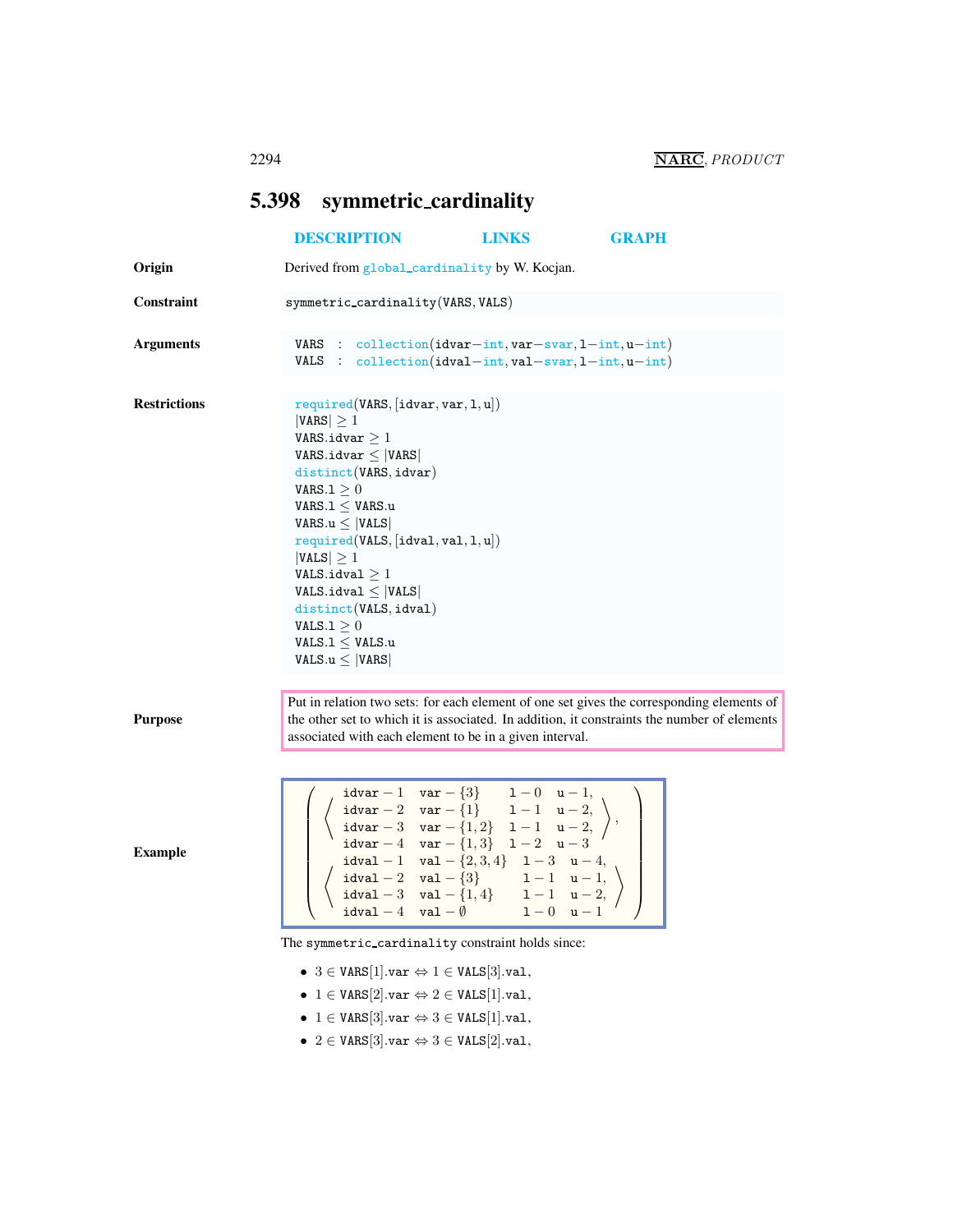|                   | • $1 \in \text{VARS}[4].\text{var} \Leftrightarrow 4 \in \text{VALS}[1].\text{val},$                                                                                                                                                                                                                                                                               |
|-------------------|--------------------------------------------------------------------------------------------------------------------------------------------------------------------------------------------------------------------------------------------------------------------------------------------------------------------------------------------------------------------|
|                   | • 3 $\in$ VARS[4].var $\Leftrightarrow$ 4 $\in$ VALS[3].val,                                                                                                                                                                                                                                                                                                       |
|                   | • The number of elements of VARS[1].var = $\{3\}$ belongs to interval [0, 1],                                                                                                                                                                                                                                                                                      |
|                   | • The number of elements of VARS[2] var = $\{1\}$ belongs to interval [1, 2],                                                                                                                                                                                                                                                                                      |
|                   | • The number of elements of VARS[3] var = $\{1, 2\}$ belongs to interval [1, 2],                                                                                                                                                                                                                                                                                   |
|                   | • The number of elements of VARS[4] var = $\{1,3\}$ belongs to interval [2, 3],                                                                                                                                                                                                                                                                                    |
|                   | • The number of elements of VALS[1] val = $\{2, 3, 4\}$ belongs to interval [3, 4],                                                                                                                                                                                                                                                                                |
|                   | • The number of elements of VALS[2] val = $\{3\}$ belongs to interval [1, 1],                                                                                                                                                                                                                                                                                      |
|                   | • The number of elements of VALS[3] val = $\{1, 4\}$ belongs to interval [1, 2],                                                                                                                                                                                                                                                                                   |
|                   | • The number of elements of VALS[4] val = $\emptyset$ belongs to interval [0, 1].                                                                                                                                                                                                                                                                                  |
| Typical           | VARS  > 1<br> VALS  > 1                                                                                                                                                                                                                                                                                                                                            |
| <b>Symmetries</b> | • Items of VARS are permutable.                                                                                                                                                                                                                                                                                                                                    |
|                   | • Items of VALS are permutable.                                                                                                                                                                                                                                                                                                                                    |
| Usage             | The most simple example of applying symmetric_gcc is a variant of personnel assignment<br>problem, where one person can be assigned to perform between n and $m (n \leq m)$ jobs,<br>and every job requires between p and $q$ ( $p \leq q$ ) persons. In addition every job requires<br>different kind of skills. The previous problem can be modelled as follows: |
|                   | • For each person we create an item of the VARS collection,                                                                                                                                                                                                                                                                                                        |
|                   | • For each job we create an item of the VALS collection,                                                                                                                                                                                                                                                                                                           |
|                   | • There is an arc between a person and the particular job if this person is qualified to<br>perform it.                                                                                                                                                                                                                                                            |
| Remark            | The symmetric_gcc constraint generalises the global_cardinality constraint by al-<br>lowing a variable to take more than one value.                                                                                                                                                                                                                                |
| Algorithm         | A first flow-based arc-consistency algorithm for the symmetric_cardinality constraint<br>is described in $[241]$ . A second arc-consistency filtering algorithm exploiting matching<br>theory $[148]$ is described in $[129, 130]$ .                                                                                                                               |
| See also          | <b>common keyword:</b> link_set_to_booleans (constraint involving set variables).                                                                                                                                                                                                                                                                                  |
|                   | generalisation: symmetric_gcc (fixed interval replaced by variable).                                                                                                                                                                                                                                                                                               |
|                   | root concept: global_cardinality.                                                                                                                                                                                                                                                                                                                                  |
|                   | used in graph description: in_set.                                                                                                                                                                                                                                                                                                                                 |
| <b>Keywords</b>   | application area: assignment.                                                                                                                                                                                                                                                                                                                                      |
|                   | combinatorial object: relation.                                                                                                                                                                                                                                                                                                                                    |
|                   | constraint arguments: constraint involving set variables.                                                                                                                                                                                                                                                                                                          |
|                   | constraint type: decomposition, timetabling constraint.                                                                                                                                                                                                                                                                                                            |
|                   |                                                                                                                                                                                                                                                                                                                                                                    |

<span id="page-1-0"></span>filtering: flow, bipartite matching.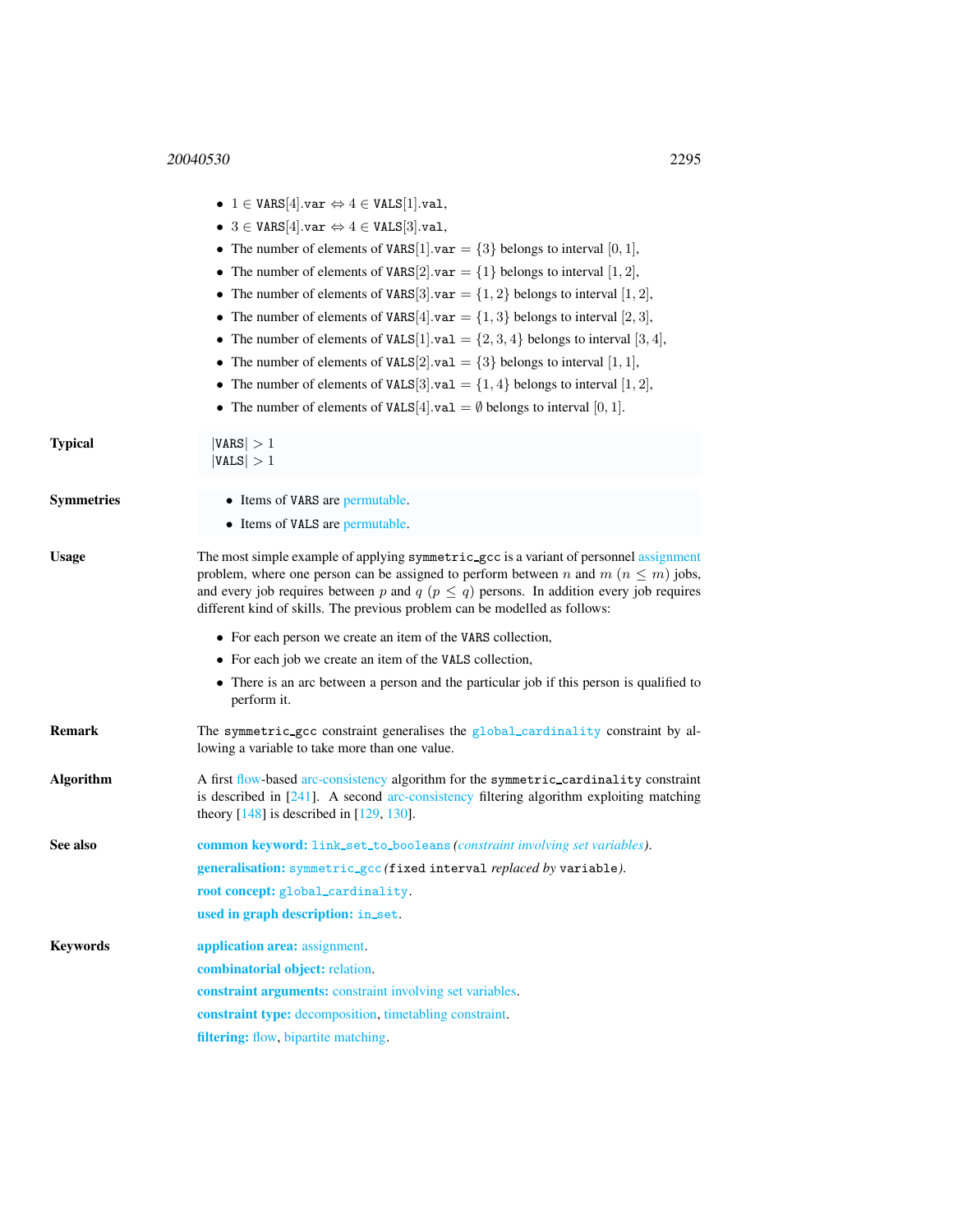## 2296 NARC, PRODUCT

| Arc input(s)               | VARS VALS                                                                                                                                                                                                                                                                |  |
|----------------------------|--------------------------------------------------------------------------------------------------------------------------------------------------------------------------------------------------------------------------------------------------------------------------|--|
| Arc generator              | $PRODUCT \rightarrow collection(vars, vals)$                                                                                                                                                                                                                             |  |
| Arc arity                  | 2                                                                                                                                                                                                                                                                        |  |
| Arc constraint(s)          | $\bullet$ in_set(vars.idvar, vals.val) $\Leftrightarrow$ in_set(vals.idval, vars.var)<br>$\bullet$ vars. $1 \leq$ card_set(vars.var)<br>$\bullet$ vars.u $>$ card_set(vars.var)<br>$\bullet$ vals.1 $\leq$ card_set(vals.val)<br>$\bullet$ vals.u $>$ card_set(vals.val) |  |
| <b>Graph property(ies)</b> | $NARC =  VARS  *  VALS $                                                                                                                                                                                                                                                 |  |

Graph model The graph model used for the symmetric\_cardinality is similar to the one used in the domain constraint or in the link set to booleans constraints: we use an equivalence in the arc constraint and ask all arc constraints to hold.

> Parts (A) and (B) of Figure [5.756](#page-2-1) respectively show the initial and final graph associated with the Example slot. Since we use the NARC graph property, all the arcs of the final graph are stressed in bold.



<span id="page-2-1"></span>Figure 5.756: Initial and final graph of the symmetric cardinality constraint

Signature Since we use the PRODUCT arc generator on the collections VARS and VALS, the number of arcs of the initial graph is equal to |VARS| · |VALS|. Therefore the maximum number of arcs of the final graph is also equal to  $|VARS| \cdot |VALS|$  and we can rewrite  $NARC =$ |VARS| · |VALS| to  $NARC \geq$  |VARS| · |VALS|. So we can simplify  $\overline{NARC}$  to  $\overline{NARC}$ .

<span id="page-2-0"></span>